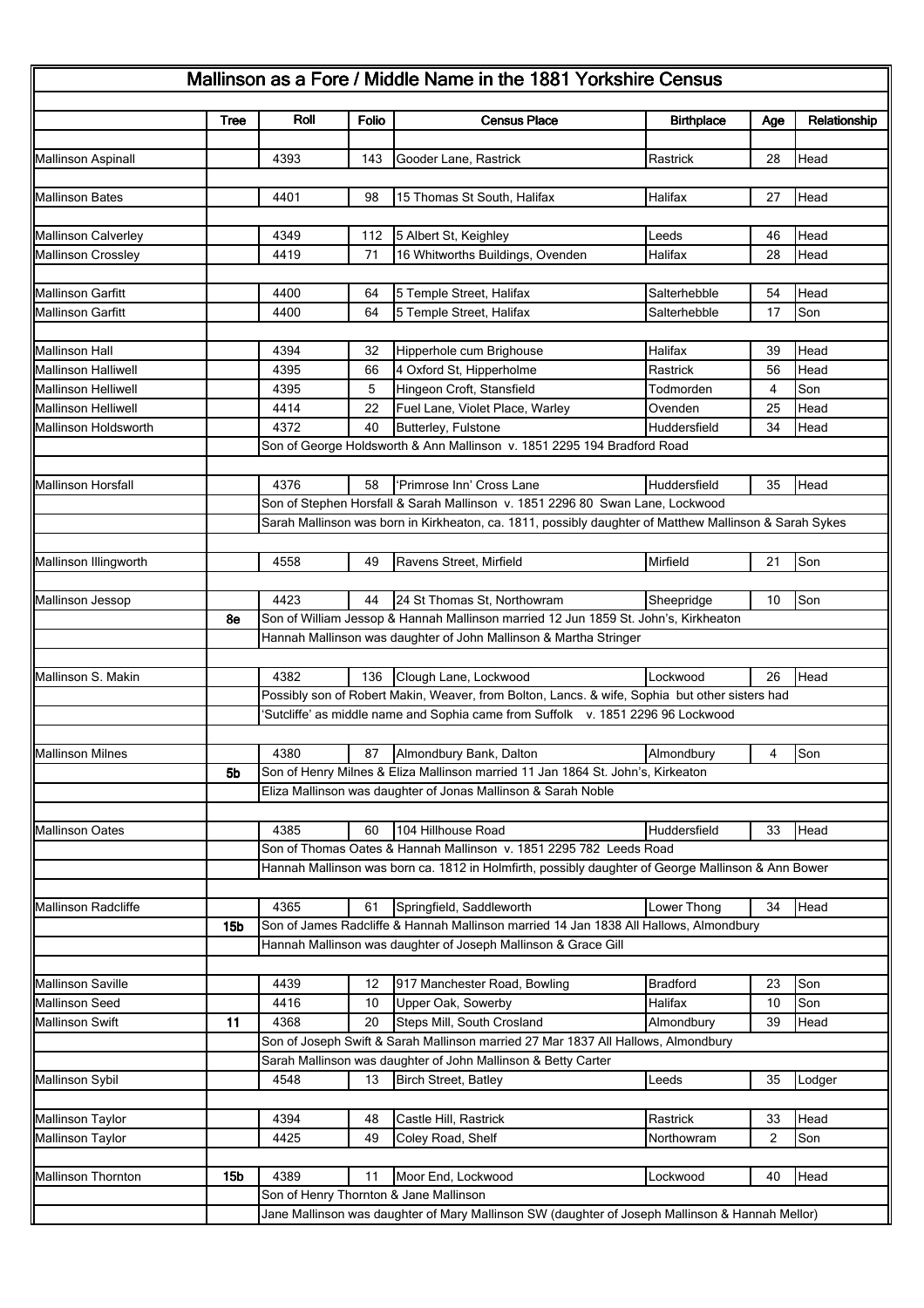| <b>Mallinson Wallace</b>                                                                                 |                                                                                                                       | 4424                                                                                                              | 99                                      | Addersgate, Northowram                                                                       | Northowram           | 50     | Head       |  |
|----------------------------------------------------------------------------------------------------------|-----------------------------------------------------------------------------------------------------------------------|-------------------------------------------------------------------------------------------------------------------|-----------------------------------------|----------------------------------------------------------------------------------------------|----------------------|--------|------------|--|
| <b>Mallinson Watson</b>                                                                                  | 10                                                                                                                    | 4379<br>129<br>Storths, Dalton<br>Dalton                                                                          |                                         |                                                                                              |                      | 2      | Son        |  |
|                                                                                                          |                                                                                                                       | Son of John William Watson & Emily Ann Mallinson married 5 Jan1872 Huddersfield Register Office                   |                                         |                                                                                              |                      |        |            |  |
|                                                                                                          |                                                                                                                       | Emily Ann Mallinson was daughter of Jonathan Mallinson & Ann Ellis                                                |                                         |                                                                                              |                      |        |            |  |
| <b>Mallinson White</b>                                                                                   |                                                                                                                       | 4337                                                                                                              | 141                                     | Westgate, Otley                                                                              | <b>Bradford</b>      | 27     | Son in Law |  |
| Mallinson Wilkinson                                                                                      |                                                                                                                       | 4426<br>Garden Field, Wyke, Bradford<br>77                                                                        |                                         | Wike                                                                                         | 5                    | Son    |            |  |
| Mallinson Wood                                                                                           |                                                                                                                       | 33 Sutcliffe Street, Ovenden<br>4419<br>7                                                                         |                                         | <b>Brighouse</b>                                                                             | 40                   | Head   |            |  |
| Mallinson Wood                                                                                           |                                                                                                                       | 4555                                                                                                              | School Street, Liversedge<br>110        |                                                                                              | Cleckheaton          | 14     | Grandson   |  |
| <b>Mallinson Wood</b>                                                                                    |                                                                                                                       | 4469                                                                                                              | 18 Ann Street, Thornton, Bradford<br>66 |                                                                                              | Queensbury           | 11     | Son        |  |
| Mallinson Woodhouse                                                                                      | <b>15b</b>                                                                                                            | 4391                                                                                                              | Ballroyd, Longwood<br>52                | Hagg                                                                                         | 28                   | Head   |            |  |
|                                                                                                          |                                                                                                                       |                                                                                                                   |                                         | Son of Amos Woodhouse & Sarah Mallinson married 23 Aug 1814 All Hallows, Almondbury          |                      |        |            |  |
|                                                                                                          |                                                                                                                       |                                                                                                                   |                                         | Sarah Mallinson was daughter of David Mallinson & Mary Hoyle                                 |                      |        |            |  |
|                                                                                                          |                                                                                                                       |                                                                                                                   |                                         |                                                                                              |                      |        |            |  |
| <b>Mallinson Abbey</b>                                                                                   |                                                                                                                       | 1841 - 1274                                                                                                       |                                         | /10 37 Sun Royd House, Lockwood                                                              | Land & Road Surveyor |        |            |  |
| 1851:-2296<br>116<br>Swan Lane, Lockwood                                                                 |                                                                                                                       |                                                                                                                   |                                         | Land Surveyor                                                                                |                      |        |            |  |
|                                                                                                          |                                                                                                                       | Son of Thomas Abbey & Judith Mallinson                                                                            |                                         |                                                                                              |                      |        |            |  |
|                                                                                                          |                                                                                                                       | Born 5 May 1810, Lockwood, baptised 16 Jun 1810 All Hallows Almondbury                                            |                                         |                                                                                              |                      |        |            |  |
|                                                                                                          |                                                                                                                       |                                                                                                                   |                                         | Married Ann Burman 21 Jul 1836, St. Peter's, Huddersfield (witness: Abraham Mallinson Abbey) |                      |        |            |  |
|                                                                                                          |                                                                                                                       |                                                                                                                   |                                         |                                                                                              |                      |        |            |  |
| Herbert Mallinson Agar                                                                                   | 1                                                                                                                     | Born 4 Oct 1893 Otley                                                                                             |                                         |                                                                                              |                      |        |            |  |
|                                                                                                          |                                                                                                                       |                                                                                                                   |                                         | Son of William Agar & Mary Ann White m. 21 Dec 1889 All Saints, Otley                        |                      |        |            |  |
|                                                                                                          |                                                                                                                       |                                                                                                                   |                                         | Mary Ann White was Daughter of William Pearson White & Jane Russell                          |                      |        |            |  |
|                                                                                                          |                                                                                                                       | William Pearson White was son of William White & Martha Mallinson m. 6 Jan 1834 All Saints, Otley                 |                                         |                                                                                              |                      |        |            |  |
|                                                                                                          |                                                                                                                       | Martha Mallinson born 1816 Hough Edge, Northowram, bapt. 12 Oct 1817 Lightcliffe Chapelry                         |                                         |                                                                                              |                      |        |            |  |
|                                                                                                          |                                                                                                                       |                                                                                                                   |                                         |                                                                                              |                      |        |            |  |
| Ann Mallinson Bailey                                                                                     | 16c                                                                                                                   |                                                                                                                   |                                         | Daughter of Joseph Bailey & Ann Mallinson                                                    |                      |        |            |  |
|                                                                                                          |                                                                                                                       |                                                                                                                   |                                         | Died 2 Jul 1852, aged 1 y 9m, buried at Christ Church, New Mill                              |                      |        |            |  |
|                                                                                                          |                                                                                                                       |                                                                                                                   |                                         |                                                                                              |                      |        |            |  |
| Son of Harry Berry & Agnes Penelope Wood m. 23 Sep 1899 Lockwood Emmanuel<br>13<br>Irvin Mallinson Berry |                                                                                                                       |                                                                                                                   |                                         |                                                                                              |                      |        |            |  |
|                                                                                                          |                                                                                                                       | Agnes Penelope Wood, born 15 Jan 1876, Close Hill, was dau. of Joshua Mallinson Wood & Harriet Turner             |                                         |                                                                                              |                      |        |            |  |
|                                                                                                          |                                                                                                                       | Born 1902 Huddersfield                                                                                            |                                         |                                                                                              |                      |        |            |  |
|                                                                                                          | Married Lena Armitage 1931                                                                                            |                                                                                                                   |                                         |                                                                                              |                      |        |            |  |
|                                                                                                          |                                                                                                                       |                                                                                                                   |                                         |                                                                                              |                      |        |            |  |
|                                                                                                          | Born 17 May 1865 Halfroods, Meltham, son of Lewis Creaser & Catherine Ann Mallinson<br>John Mallinson Creaser<br>11&9 |                                                                                                                   |                                         |                                                                                              |                      |        |            |  |
|                                                                                                          |                                                                                                                       | Died May 1878, buried 27 May 1878, aged 13 years, 7 days, at Meltham Wesleyan Chapel.                             |                                         |                                                                                              |                      |        |            |  |
|                                                                                                          |                                                                                                                       | Catherine Ann was born 9 May 1839 at Little Lepton, the daughter of Jonathan Mallinson<br>& Elizabeth Holdsworth. |                                         |                                                                                              |                      |        |            |  |
|                                                                                                          |                                                                                                                       |                                                                                                                   |                                         |                                                                                              |                      |        |            |  |
| Born 1842 Oakes<br>Abraham Mallinson Crosland<br>3                                                       |                                                                                                                       |                                                                                                                   |                                         |                                                                                              |                      |        |            |  |
|                                                                                                          |                                                                                                                       | Son of Edward Crosland & Elizabeth Mallinson m. 6 Mar 1837 St. John's, Kirkheaton                                 |                                         |                                                                                              |                      |        |            |  |
|                                                                                                          |                                                                                                                       | Elizabeth Mallinson was daughter of George Mallinson & Grace Hobson                                               |                                         |                                                                                              |                      |        |            |  |
|                                                                                                          |                                                                                                                       |                                                                                                                   |                                         |                                                                                              |                      |        |            |  |
| <b>Mallinson Garside</b>                                                                                 | 15 <sub>b</sub>                                                                                                       | 1861:-3248                                                                                                        | 68                                      | Church Street, Netherthong                                                                   |                      |        |            |  |
|                                                                                                          | Son of John Garside (dec) & Mary Mallinson, daughter of Cornelius M. & Caroline Holloworth                            |                                                                                                                   |                                         |                                                                                              |                      |        |            |  |
|                                                                                                          |                                                                                                                       |                                                                                                                   |                                         |                                                                                              |                      |        |            |  |
| James Mallinson Haigh                                                                                    |                                                                                                                       | 1841:-1273                                                                                                        |                                         | /1615 Fenay Lane Top (?)                                                                     |                      |        |            |  |
|                                                                                                          |                                                                                                                       |                                                                                                                   |                                         | Son of Joseph Haigh & Abigail Mallinson m. 13 Jul 1806 All Hallows, Almondbury               |                      |        |            |  |
|                                                                                                          |                                                                                                                       | Abigail Mallinson was daughter of John Mallinson & Hannah Redfern                                                 |                                         |                                                                                              |                      |        |            |  |
|                                                                                                          |                                                                                                                       |                                                                                                                   |                                         | Born 14 Apr 1807 Almondbury, bapt. 14 Jul 1807 Highfield Independent Chapel                  |                      |        |            |  |
|                                                                                                          |                                                                                                                       |                                                                                                                   |                                         |                                                                                              |                      |        |            |  |
| <b>Mallinson Helliwell</b>                                                                               |                                                                                                                       | 1881: 4395<br>4 Oxford Street, Hipperholme, age 56, born Rastrick.<br>66                                          |                                         |                                                                                              |                      |        |            |  |
|                                                                                                          |                                                                                                                       | Born 23 April 1824, Rastrick, baptised 24 Oct 1824, St. Matthew's, Rastrick.                                      |                                         |                                                                                              |                      |        |            |  |
|                                                                                                          |                                                                                                                       |                                                                                                                   |                                         | Son of Jonas Helliwell, Cordcutter & Susannah                                                |                      |        |            |  |
|                                                                                                          |                                                                                                                       |                                                                                                                   |                                         |                                                                                              |                      |        |            |  |
| <b>Herbert Mallinson Hiles</b>                                                                           | 5f                                                                                                                    | 1891:-3571                                                                                                        | 74                                      | 5 Learoyds Yard, 38 Leeds Road (William Mallinson)                                           |                      |        |            |  |
|                                                                                                          |                                                                                                                       | Son of William Hiles & Rose Ann Mallinson m. 30 May 1887 St. Stephen's, Rashcliffe                                |                                         |                                                                                              |                      |        |            |  |
|                                                                                                          |                                                                                                                       | Rose Ann Mallinson was daughter of William Mallinson & Catherine Boys                                             |                                         |                                                                                              |                      |        |            |  |
|                                                                                                          |                                                                                                                       | Born 14 Jan 1891 38 Leeds Road, Huddersfield                                                                      |                                         |                                                                                              |                      |        |            |  |
|                                                                                                          |                                                                                                                       |                                                                                                                   |                                         |                                                                                              |                      |        |            |  |
| Guy Mallinson Hobson                                                                                     |                                                                                                                       | 1841:-1274                                                                                                        |                                         | /14 30 Netherthong                                                                           | Scholar              | aged 9 |            |  |